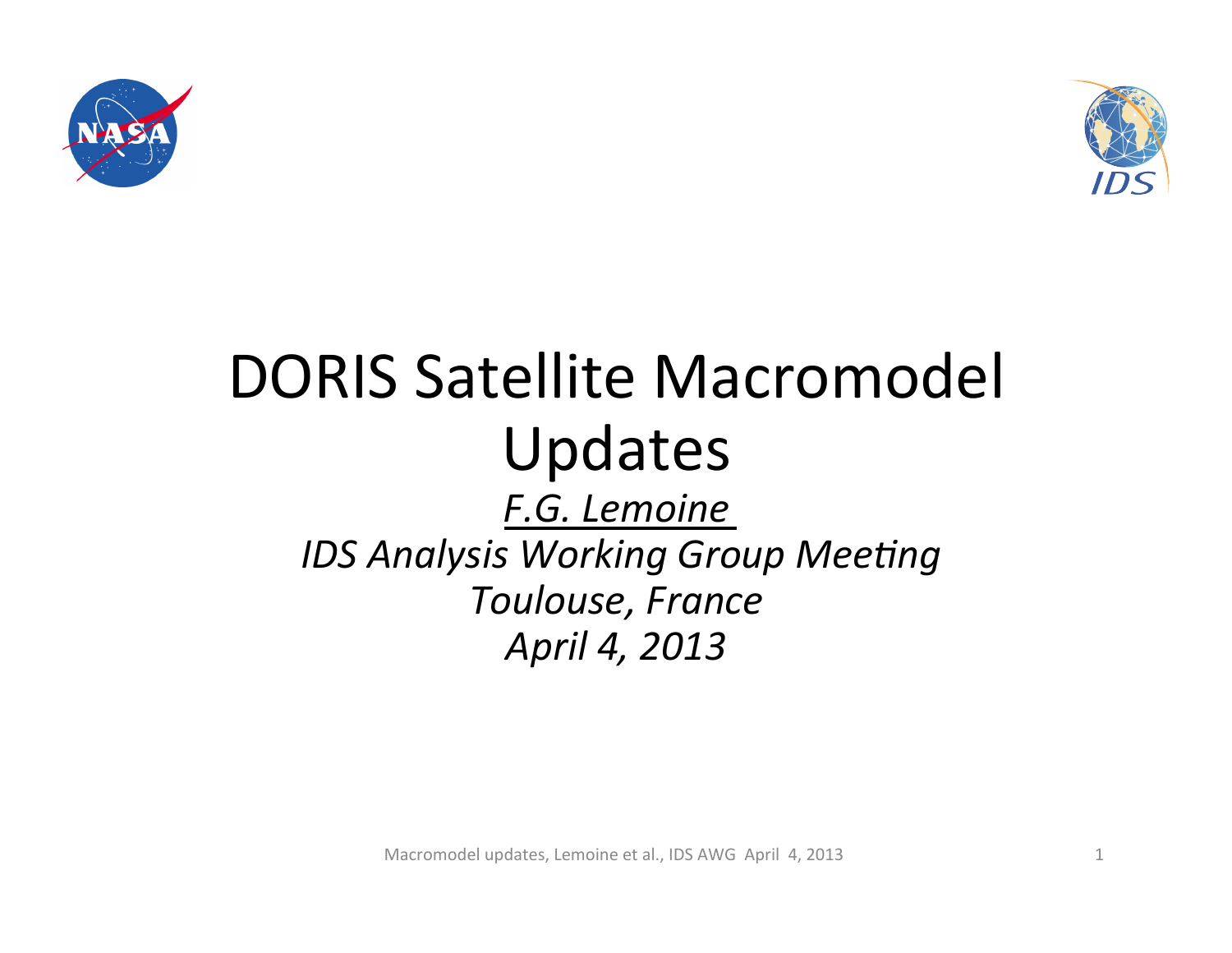

### **Objective**



**• Analyze recovered daily opr accelerations from DORIS satellite processing (1992-2012), using gscwd15 POD results.** 

**• Perform intercomparisons, and attempt as needed to retune macromodels.** 

**Premise: Reducing opr's amplitudes – improves nonconservative force modelling and reduces draconitic signals in recovered geophysical parameters.**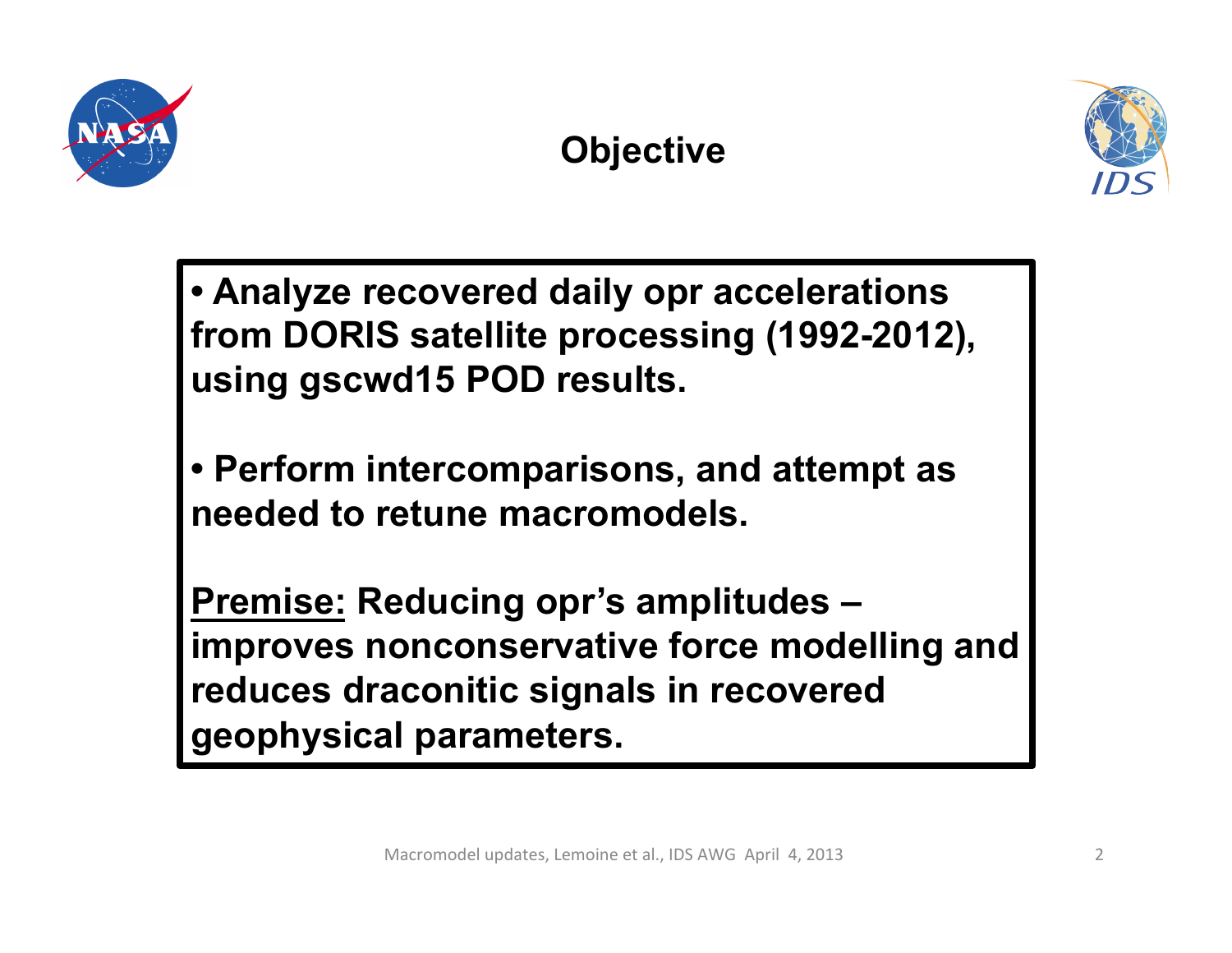

### **Daily OPR Along-track Acceleration Summary, for gscwd15 series** (units of 1.0e-9 m/s<sup>2</sup>)



| <b>Satellite</b> | <b>Dates</b> | Avg. | <b>Median</b> | <b>Std. Dev</b> |                        |
|------------------|--------------|------|---------------|-----------------|------------------------|
| <b>TOPEX</b>     | 1992-2004    | 0.88 | 0.55          | 2.36            |                        |
| SPOT-2           | 1992-2009    | 1.69 | 1.34          | 2.55            |                        |
| SPOT-3           | 1994-1996    | 3.14 | 2.82          | 3.68            | <b>ITRF2008 models</b> |
| SPOT-4           | 1998-2012    | 1.15 | 0.75          | 1.90            |                        |
| SPOT-5           | 2002-2012    | 0.93 | 0.62          | 0.98            |                        |
| Envisat          | 2002-2012    | 10.5 | 9.38          | 3.72            |                        |
| Jason-2          | 2008-2012    | 1.31 | 1.04          | 1.09            |                        |
| Cryosat-2        | 2010-2012    | 2.79 | 2.76          | 0.94            |                        |
| $HY-2A$          | 2011-2012    | 0.91 | 0.64          | 2.07            |                        |

Envisat: UCL model for SRP Drag (*Sibthorpe, 2006*); 10-plate macromodel for P.R.P. & Drag. **SPOT-5: Apply solar array pitch (40°) after January 22, 2008** (No Cr tuning).

**Jason-2: Tuned CNES-macromodel, (***Zelensky et al., 2010*)

**Cryosat-2: CNES, 7-plate macromodel.** 

**HY-2A: Tuned macromodel (***see GSC HY2A presentation for details*)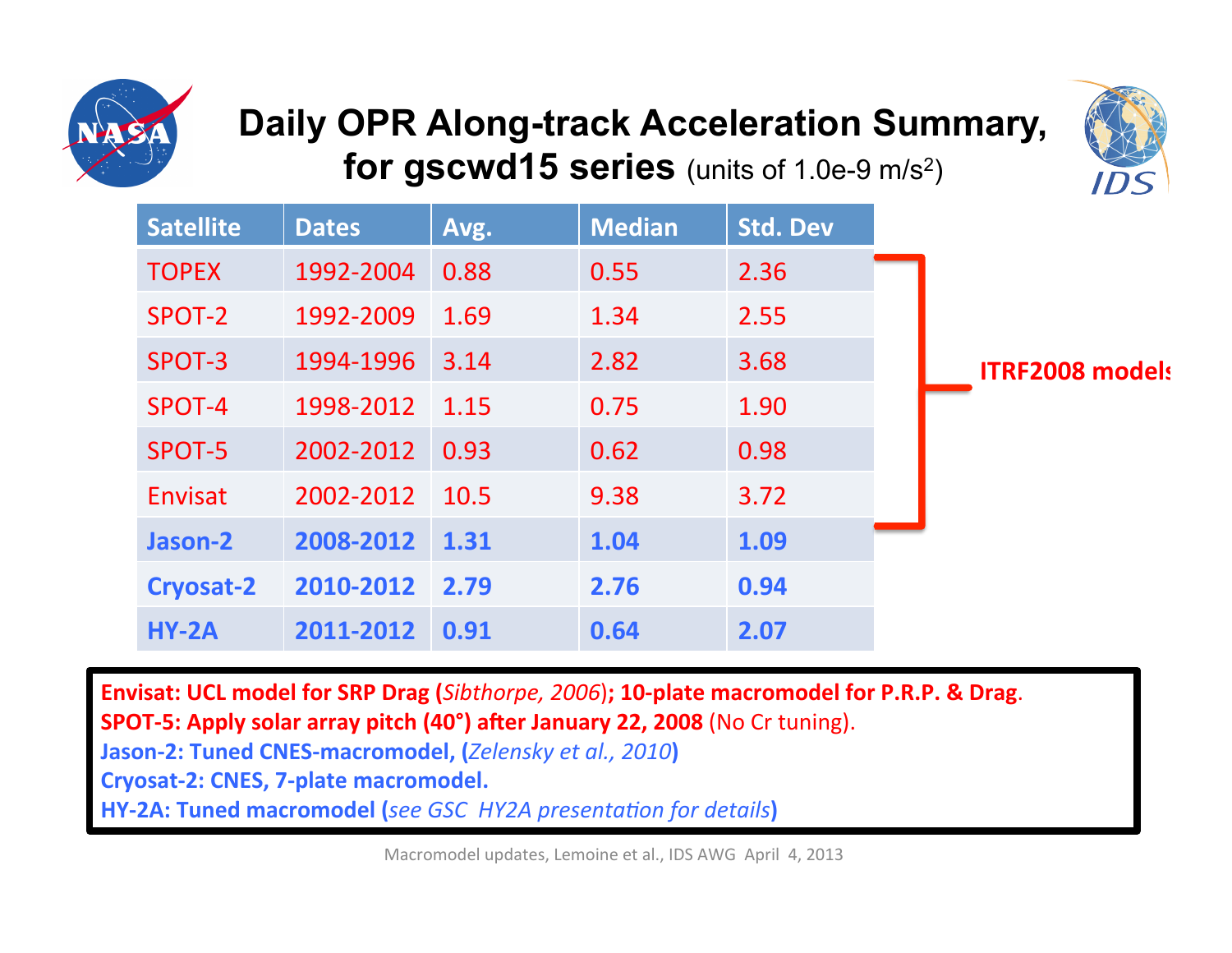





Macromodel updates, Lemoine et al., IDS AWG April 4, 2013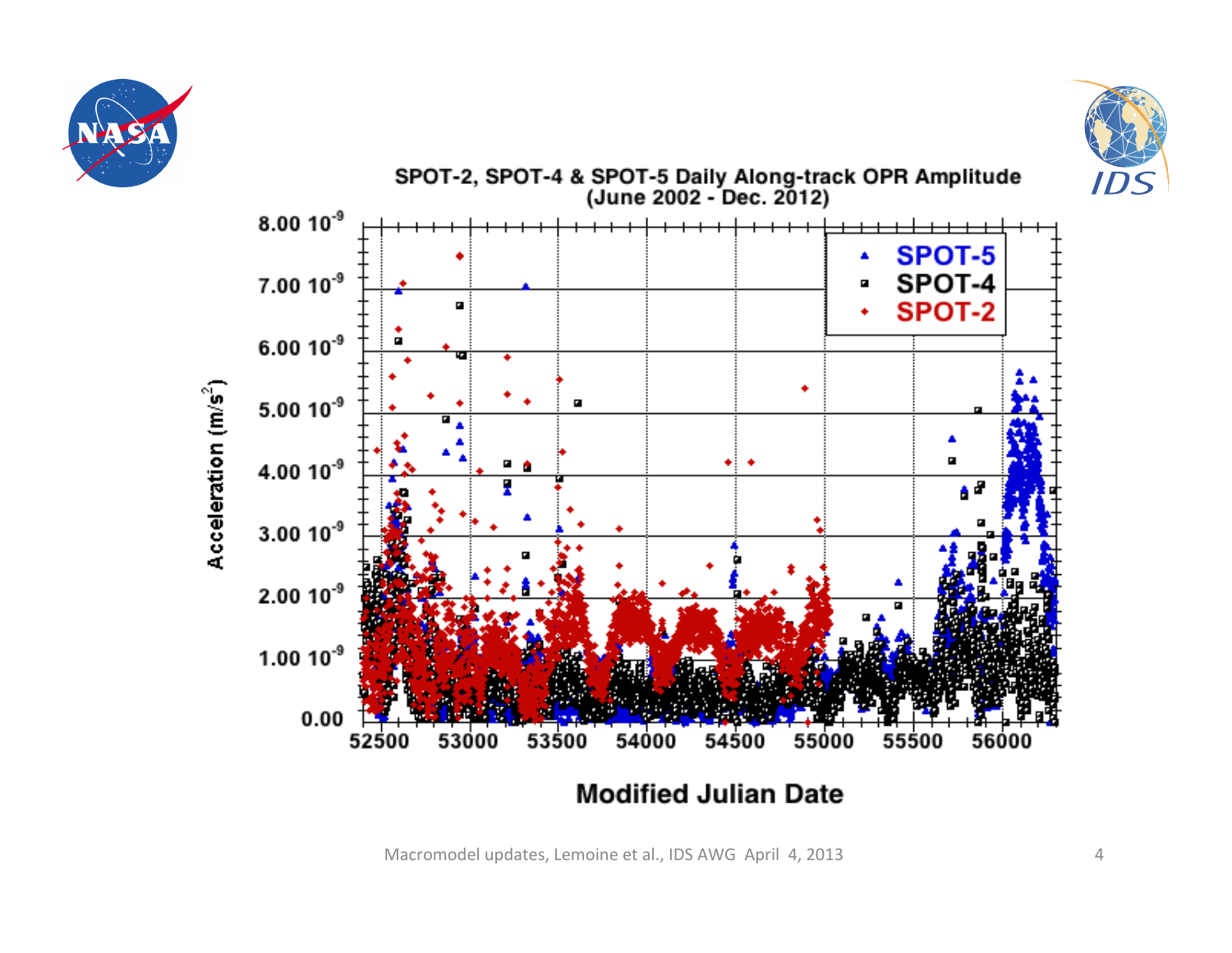





**Modified Julian Date** 

Macromodel updates, Lemoine et al., IDS AWG April 4, 2013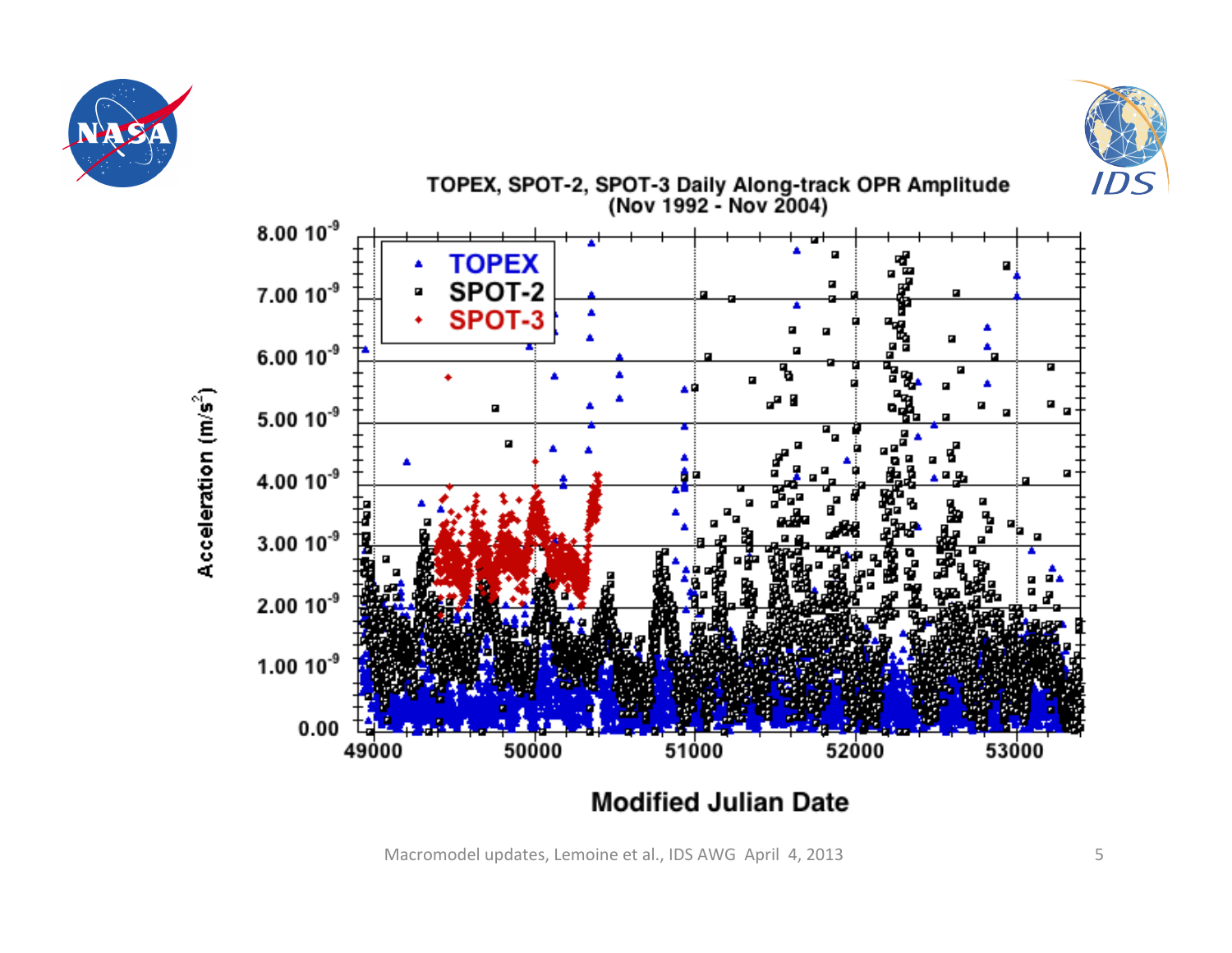



#### **Cryosat-2 Daily OPR's June 2010-Dec 2012**

**Along-track (top) Cross-track (bottom)**

Initial attempts at tuning were, unsuccessful. Does effect of AMD-induced jet firings affect macromodel parameter estimation?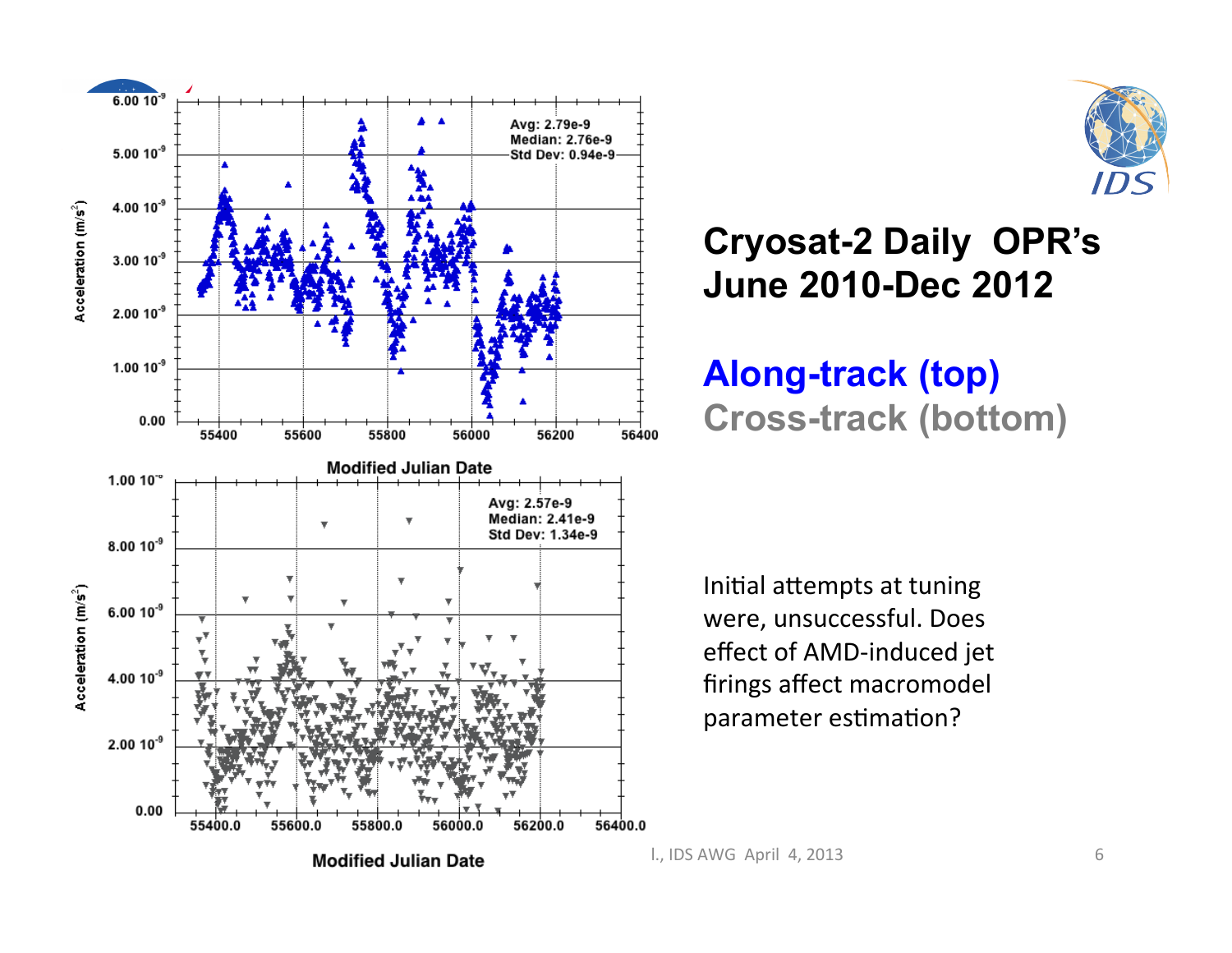

### **NASA GSFC SPOT-2 (a priori) Macromodel**



| <b>Panel</b>                              | <b>Unit Vector</b><br>(X, Y, Z)          | <b>Area</b><br>(m <sup>2</sup> ) | <b>Specular</b><br><b>Reflectivity</b> | <b>Diffuse</b><br><b>Reflectivity</b> |
|-------------------------------------------|------------------------------------------|----------------------------------|----------------------------------------|---------------------------------------|
| $+X$                                      | (1, 0, 0)                                | 4.24680                          | 0.553                                  | 0.078                                 |
| $-X$                                      | $(-1,0,0)$                               | 4.24680                          | 0.480                                  | 0.058                                 |
| $+Y$                                      | (0,1,0)                                  | 7.2473                           | 0.632                                  | 0.064                                 |
| $-Y$                                      | $(0,-1,0)$                               | 7.2473                           | 0.579                                  | 0.090                                 |
| $+Z$                                      | (0,0,1)                                  | 6.87398                          | 0.592                                  | 0.091                                 |
| $-Z$                                      | $(0,0,-1)$                               | 6.87398                          | 0.522                                  | 0.028                                 |
| Solar Array+<br>$(SA+,$<br>toward Sun)    | (0.3338068,<br>$-0.942664149$<br>, 0.0)  | 19.2255                          | 0.223                                  | 0.120                                 |
| <b>Solar Array-</b><br>$(SA-$<br>antiSun) | (-0.33380686,<br>$+0.94264140$<br>, 0.0) | 19.2255                          | 0.319                                  | 0.183                                 |

The solar arrays are moveable panels and track the Sun. The unit vectors for the solar array account for the 19.5° offset of the panels in the GEODYN software.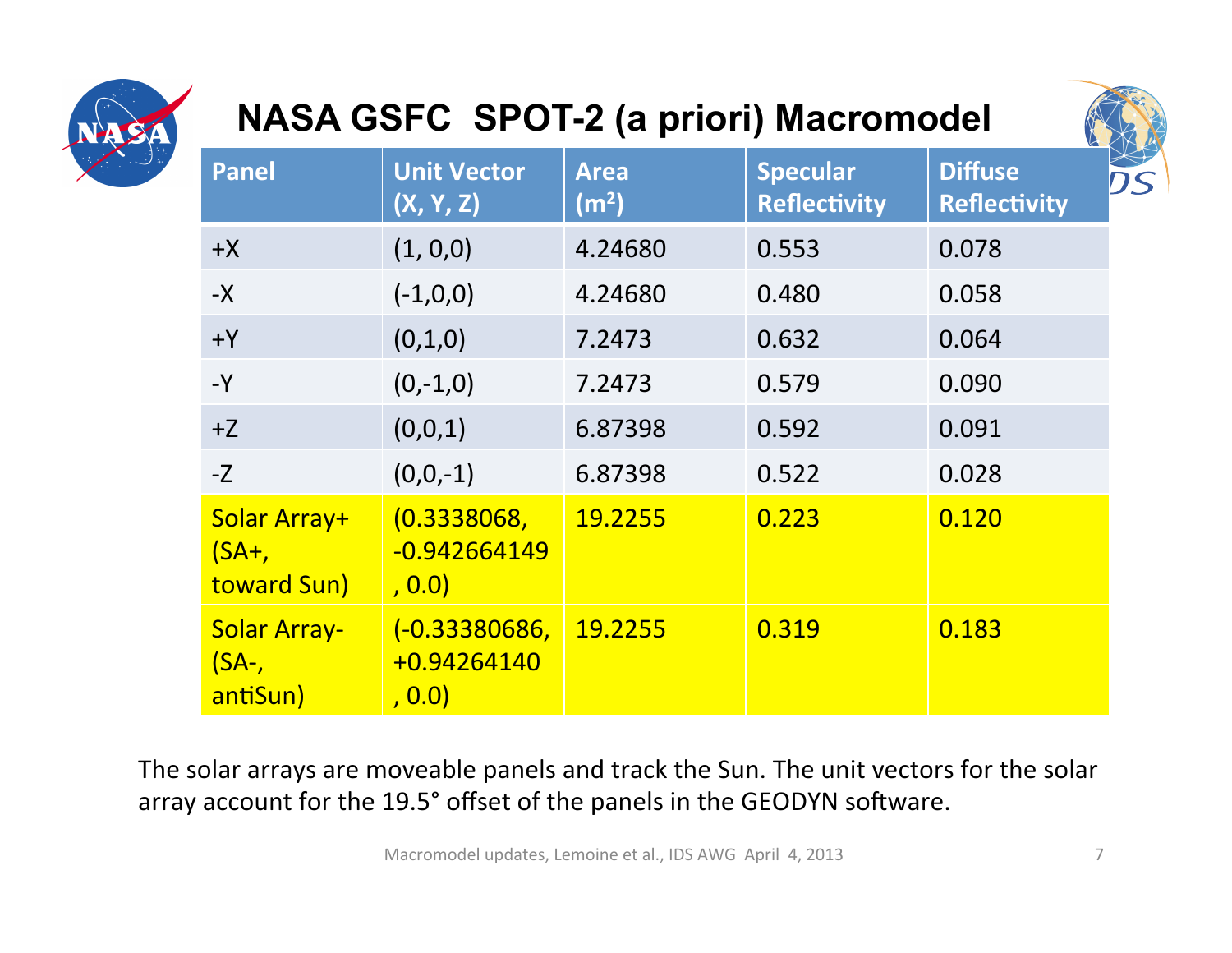



The NASA GSFC macromodel for SPOT-2 was derived in the early 1990's (Gitton & Kneib, 1990).

 For ITRF2008, we solved for two separate Cr values with respect to this macromodel for SPOT-2 (Cr=1.0386, 1993-2002; Cr=1.0716, 2003-2008) See Figure 1 in Le Bail et al. (2010),

For GSCWD15, we applied  $Cr = 1.0386$  for SPOT-2.

References:

 (1) Gitton, P., Kneib, J., Influence of the surface forces on the orbit of the SPOT satellite. Internal Report. Colorado Center for Astrodynamics Research, University of Colorado, Boulder, July 1990.

(2) Le Bail, K., F.G. Lemoine, D.S. Chinn (2010), GSFC DORIS Contribution to ITRF2008, Adv. Space Research, 45, 1481-1499, doi: 10.1016/j.asr.2010.01.030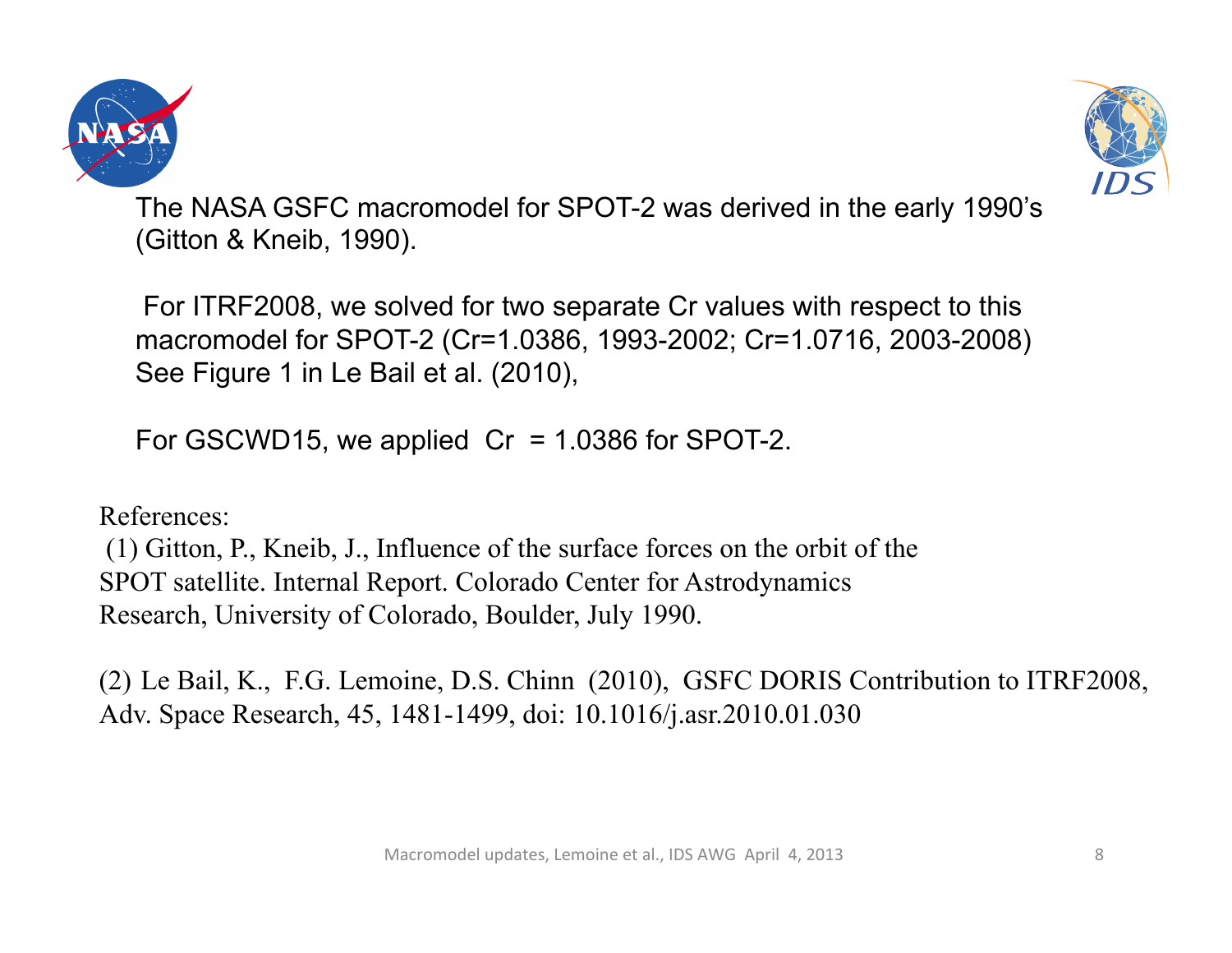

# **NASA GSFC SPOT-2 (2013-retuned) Macromodel**



| <b>Panel</b>                              | <b>Unit Vector</b><br>(X, Y, Z)         | <b>Area</b><br>(m <sup>2</sup> ) | <b>Specular</b><br><b>Reflectivity</b> | <b>Diffuse</b><br><b>Reflectivity</b> |
|-------------------------------------------|-----------------------------------------|----------------------------------|----------------------------------------|---------------------------------------|
| $+X$                                      | (1, 0, 0)                               | 4.24680                          | 0.553                                  | 0.078                                 |
| $-X$                                      | $(-1,0,0)$                              | 4.24680                          | 0.480                                  | 0.058                                 |
| $+Y$                                      | (0,1,0)                                 | 7.2473                           | 0.632                                  | 0.064                                 |
| $-Y$                                      | $(0,-1,0)$                              | 7.2473                           | 0.6789                                 | 0.090                                 |
| $+Z$                                      | (0,0,1)                                 | 6.87398                          | 0.592                                  | 0.091                                 |
| $-Z$                                      | $(0,0,-1)$                              | 6.87398                          | 0.522                                  | 0.028                                 |
| Solar Array+<br>$(SA+,$<br>toward Sun)    | (0.3338068,<br>$-0.942664149$<br>, 0.0) | 19.2255                          | 0.3102                                 | 0.120                                 |
| <b>Solar Array-</b><br>$(SA-$<br>antiSun) | (-0.33380686,<br>+0.94264140<br>, 0.0)  | 19.2255                          | 0.319                                  | 0.183                                 |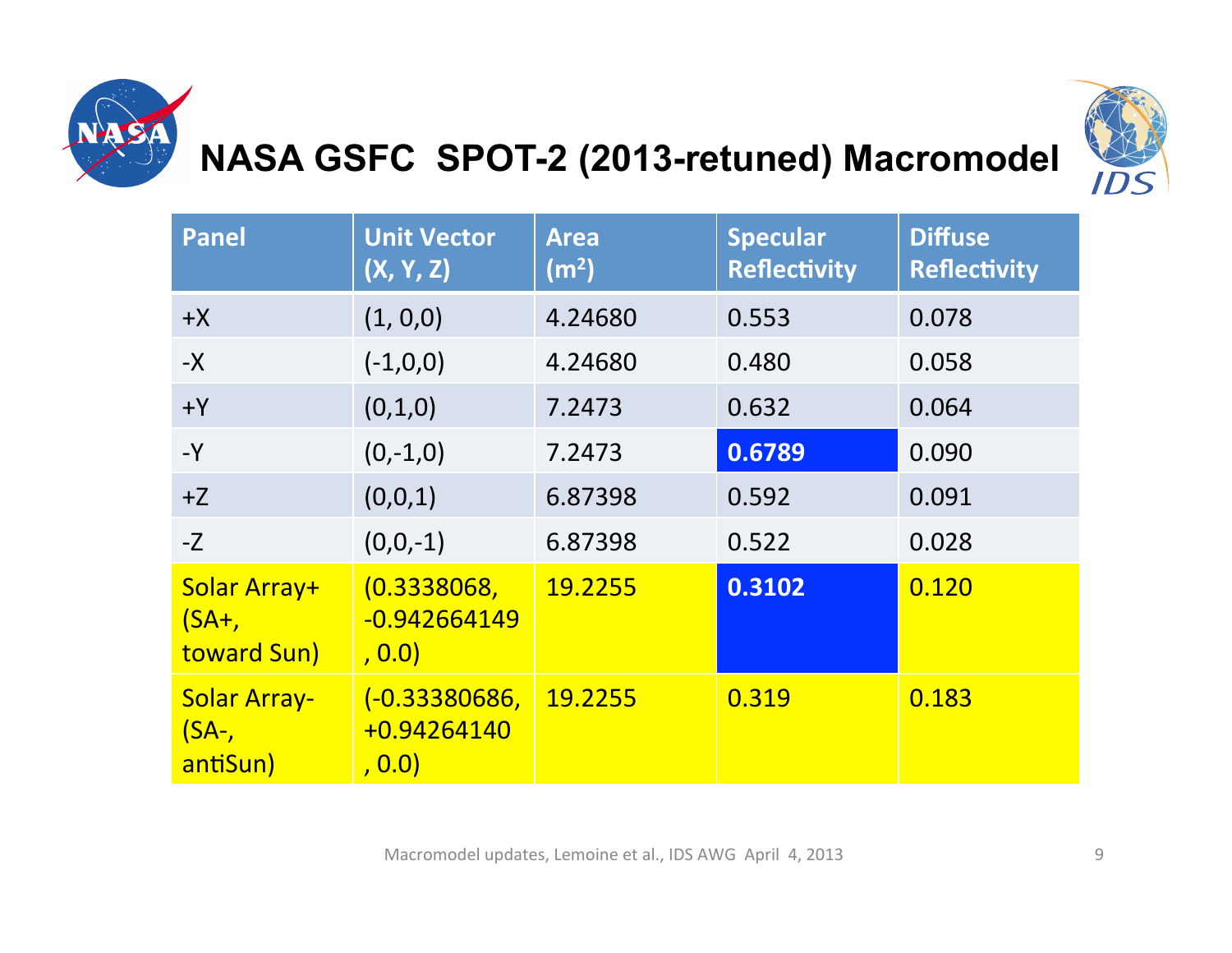



### **SPOT-2 Macromodel Tests (1993 – 1997)**

| <b>Test</b>        | <b>Along-track</b><br>(units, 1.0e-9 m/s <sup>2</sup> ) (units, 1.0e-9 m/s <sup>2</sup> ) |       | <b>Cross-track</b> |       |             |
|--------------------|-------------------------------------------------------------------------------------------|-------|--------------------|-------|-------------|
|                    | Median                                                                                    | Mean  | Median             | Mean  |             |
| <b>Nominal</b>     | 1.379                                                                                     | 1.552 | 2.511              | 3.011 | $Cr=1.0386$ |
| Ptest <sub>3</sub> | 0.548                                                                                     | 0.739 | 2.701              | 3.024 | $Cr = 1.00$ |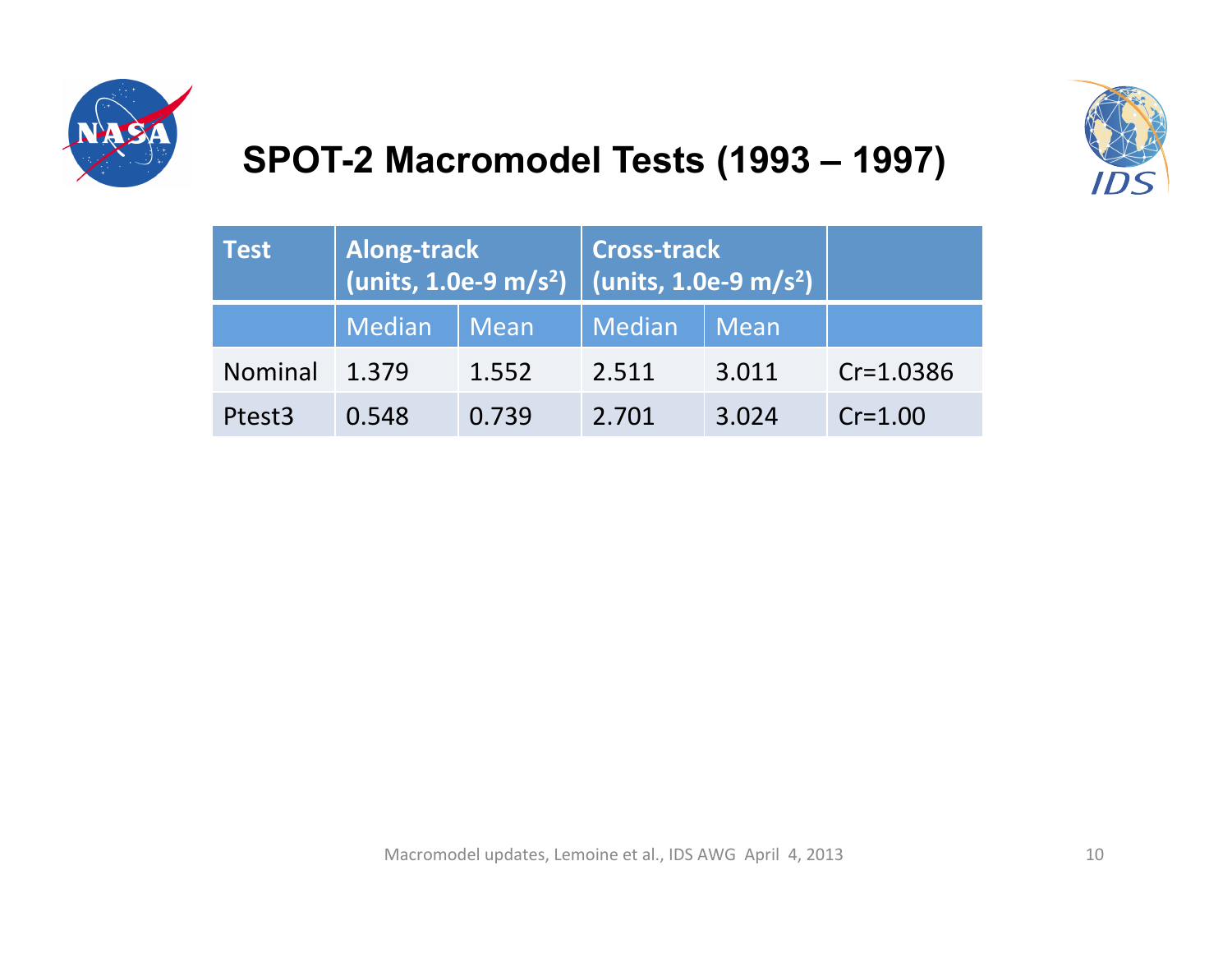

**Modified Julian Date** 

Macromodel updates, Lemoine et al., IDS AWG April 4, 2013

-<br>S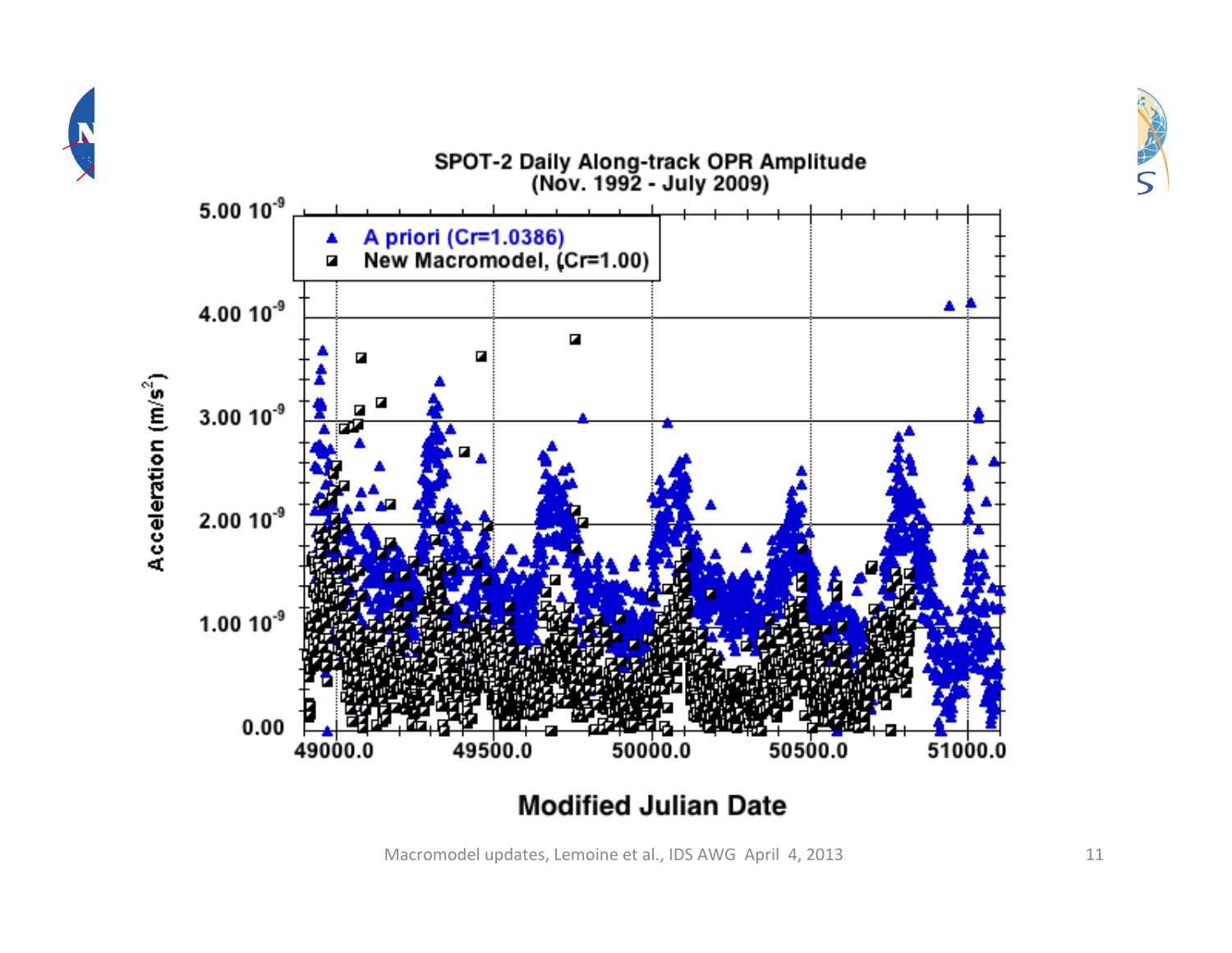

# **NASA GSFC SPOT-3 a priori Macromodel**

**(**Le Bail et al., 2010**)** 



| <b>Panel</b>                                | <b>Unit Vector</b><br>(X, Y, Z)          | <b>Area</b><br>(m <sup>2</sup> ) | <b>Specular</b><br><b>Reflectivity</b> | <b>Diffuse</b><br><b>Reflectivity</b> |
|---------------------------------------------|------------------------------------------|----------------------------------|----------------------------------------|---------------------------------------|
| $+X$                                        | (1, 0, 0)                                | 6.69                             | 0.540                                  | 0.07                                  |
| $-X$                                        | $(-1,0,0)$                               | 6.69                             | 0.540                                  | 0.07                                  |
| $+Y$                                        | (0,1,0)                                  | 6.51                             | 0.54                                   | 0.064                                 |
| $-Y$                                        | $(0,-1,0)$                               | 6.51                             | 0.767                                  | 0.090                                 |
| $+Z$                                        | (0,0,1)                                  | 3.515                            | 0.592                                  | 0.091                                 |
| $-Z$                                        | $(0,0,-1)$                               | 3.515                            | 0.522                                  | 0.028                                 |
| Solar Array+<br>$(SA+,$<br>toward Sun)      | (0.3338068,<br>$-0.942664149$<br>, 0.0)  | <b>19.5</b>                      | 0.273                                  | 0.120                                 |
| <b>Solar Array-</b><br>$(SA-$ ,<br>antiSun) | $(-0.33380686,$<br>+0.94264140<br>, 0.0) | <b>19.5</b>                      | 0.319                                  | 0.183                                 |

The solar arrays are moveable panels and track the Sun. The unit vectors for the solar array account for the 19.5° offset of the panels in the GEODYN POD software.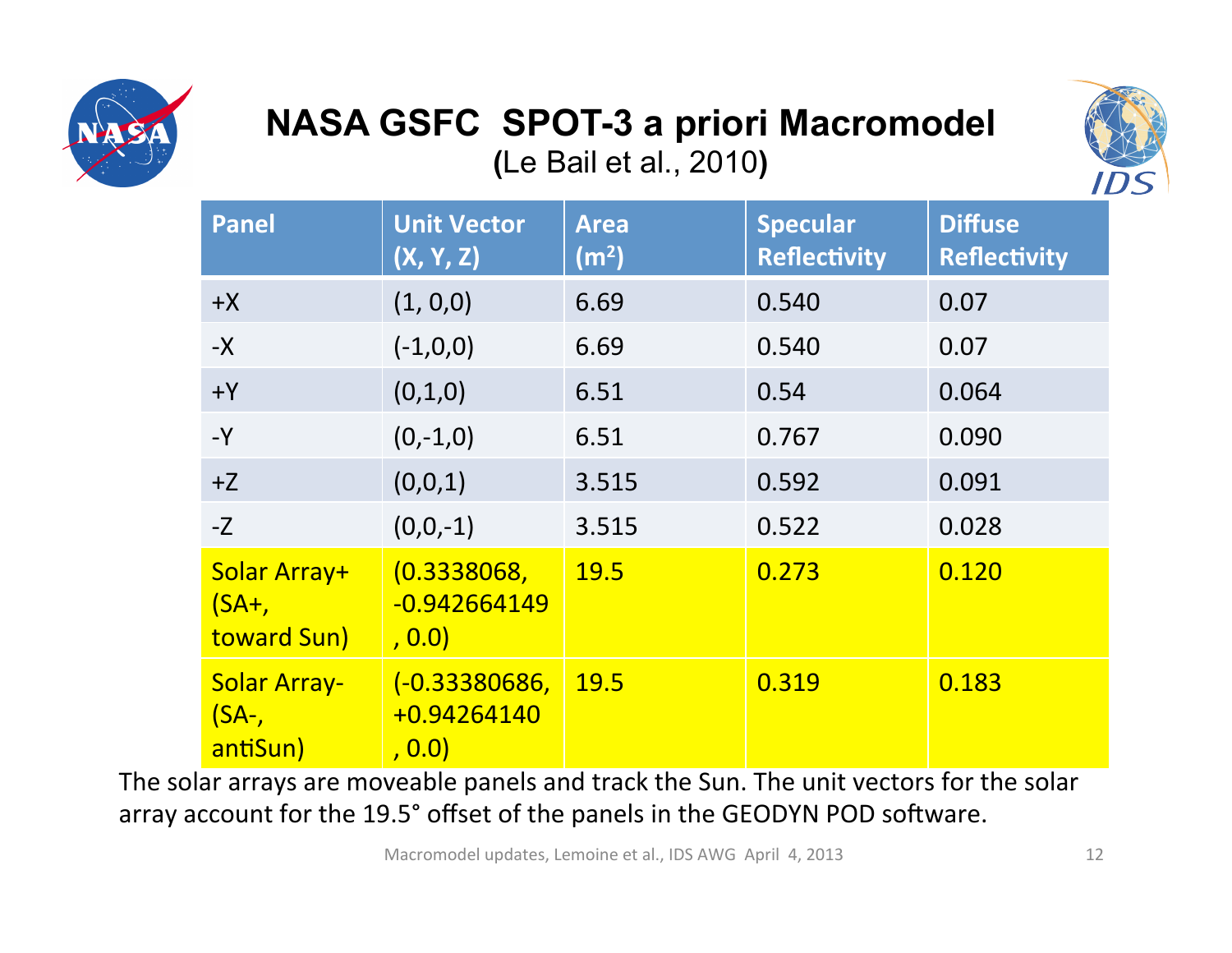

## **NASA GSFC SPOT-3 Retuned Macromodel**

**(**February 2013**)** 



| <b>Panel</b>                              | <b>Unit Vector</b><br>(X, Y, Z)          | <b>Area</b><br>(m <sup>2</sup> ) | <b>Specular</b><br><b>Reflectivity</b> | <b>Diffuse</b><br><b>Reflectivity</b> |
|-------------------------------------------|------------------------------------------|----------------------------------|----------------------------------------|---------------------------------------|
| $+X$                                      | (1, 0, 0)                                | 6.69                             | 0.540                                  | 0.07                                  |
| $-X$                                      | $(-1,0,0)$                               | 6.69                             | 0.540                                  | 0.07                                  |
| $+Y$                                      | (0,1,0)                                  | 6.51                             | 0.54                                   | 0.064                                 |
| $-Y$                                      | $(0,-1,0)$                               | 6.51                             | 0.767                                  | 0.090                                 |
| $+Z$                                      | (0,0,1)                                  | 3.515                            | 0.592                                  | 0.091                                 |
| $-Z$                                      | $(0,0,-1)$                               | 3.515                            | 0.522                                  | 0.028                                 |
| Solar Array+<br>$(SA+,$<br>toward Sun)    | (0.3338068,<br>$-0.942664149$<br>, 0.0)  | 19.5                             | 0.3359                                 | 0.120                                 |
| <b>Solar Array-</b><br>$(SA-$<br>antiSun) | (-0.33380686,<br>$+0.94264140$<br>, 0.0) | <b>19.5</b>                      | 0.319                                  | 0.183                                 |

After various tests, we find that it is only worthwhile to tune the specular reflectivity of the solar array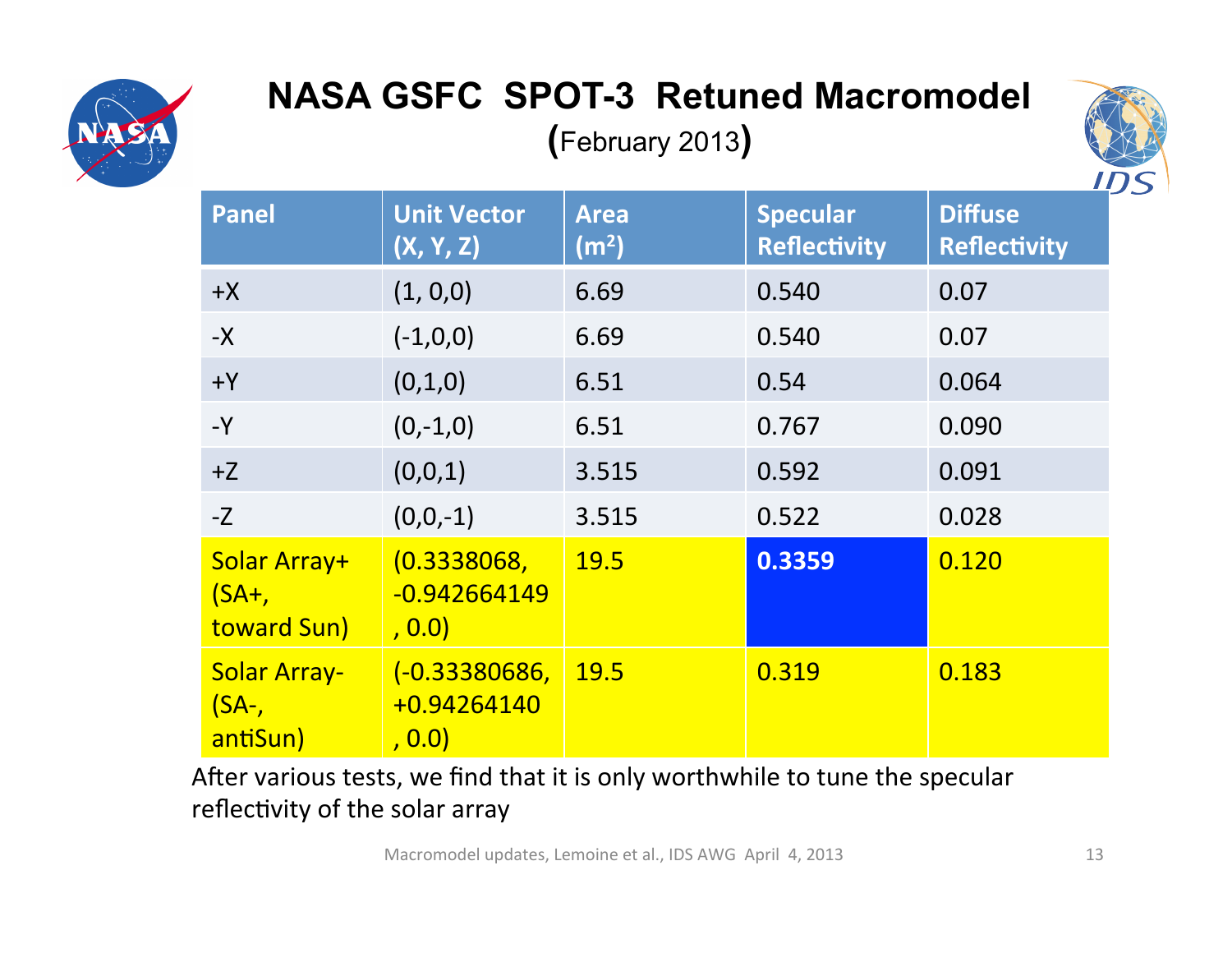



#### **SPOT-3 Macromodel Tests (1994 – 1996)**

| Test           | <b>Along-track</b><br>$\left  \frac{\text{(units, 1.0e-9 m/s}^2)}{\text{(units, 1.0e-9 m/s}^2)} \right $ |       | Cross-track |       |             |
|----------------|----------------------------------------------------------------------------------------------------------|-------|-------------|-------|-------------|
|                | Median                                                                                                   | Mean  | Median      | Mean  |             |
| <b>Nominal</b> | $-3.13$                                                                                                  | 3.20  | 2.20        | 2.47  | $Cr = 1.00$ |
| Ptest1         | 0.586                                                                                                    | 0.601 | 2.151       | 2.401 | $Cr = 1.00$ |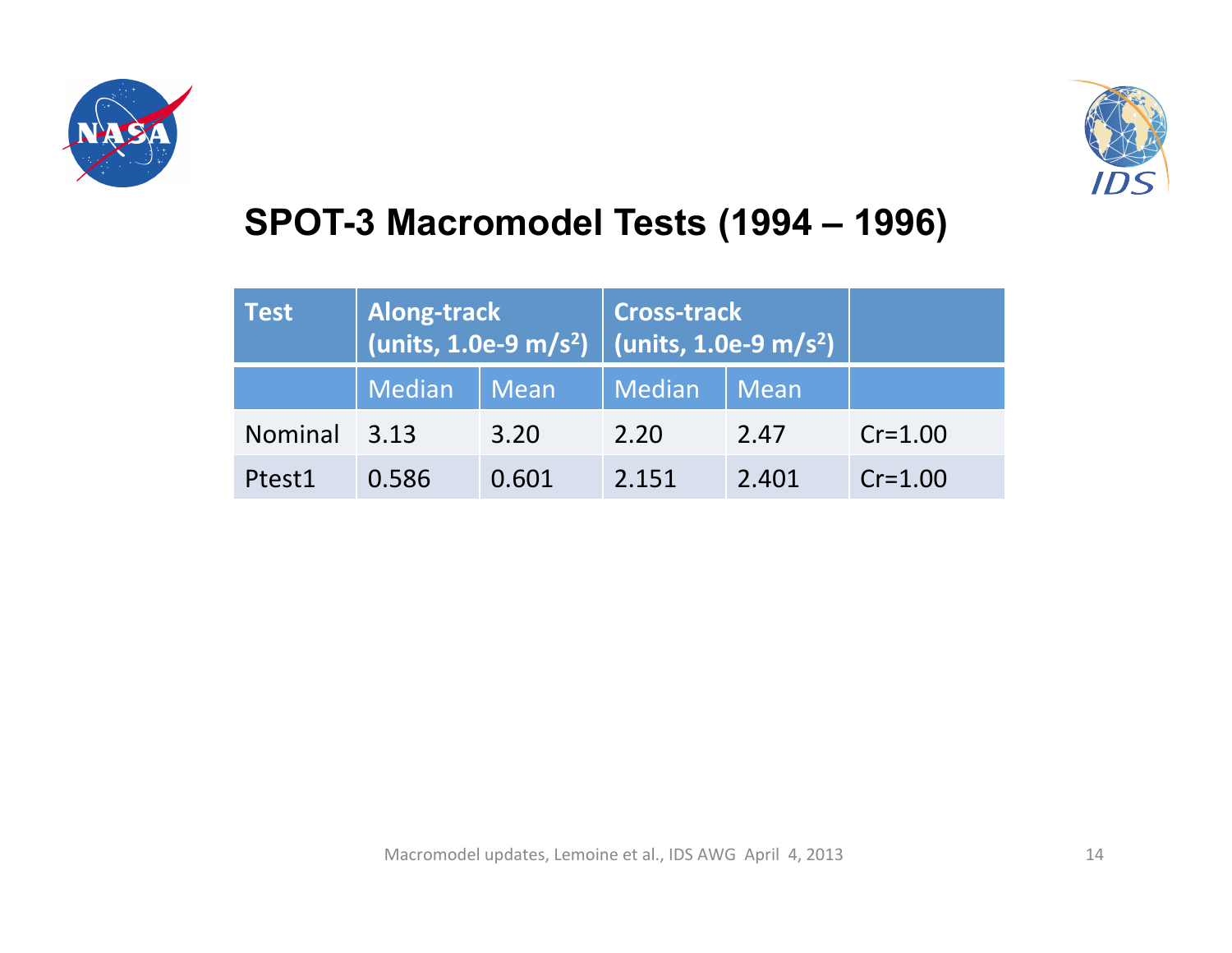





Macromodel updates, Lemoine et al., IDS AWG April 4, 2013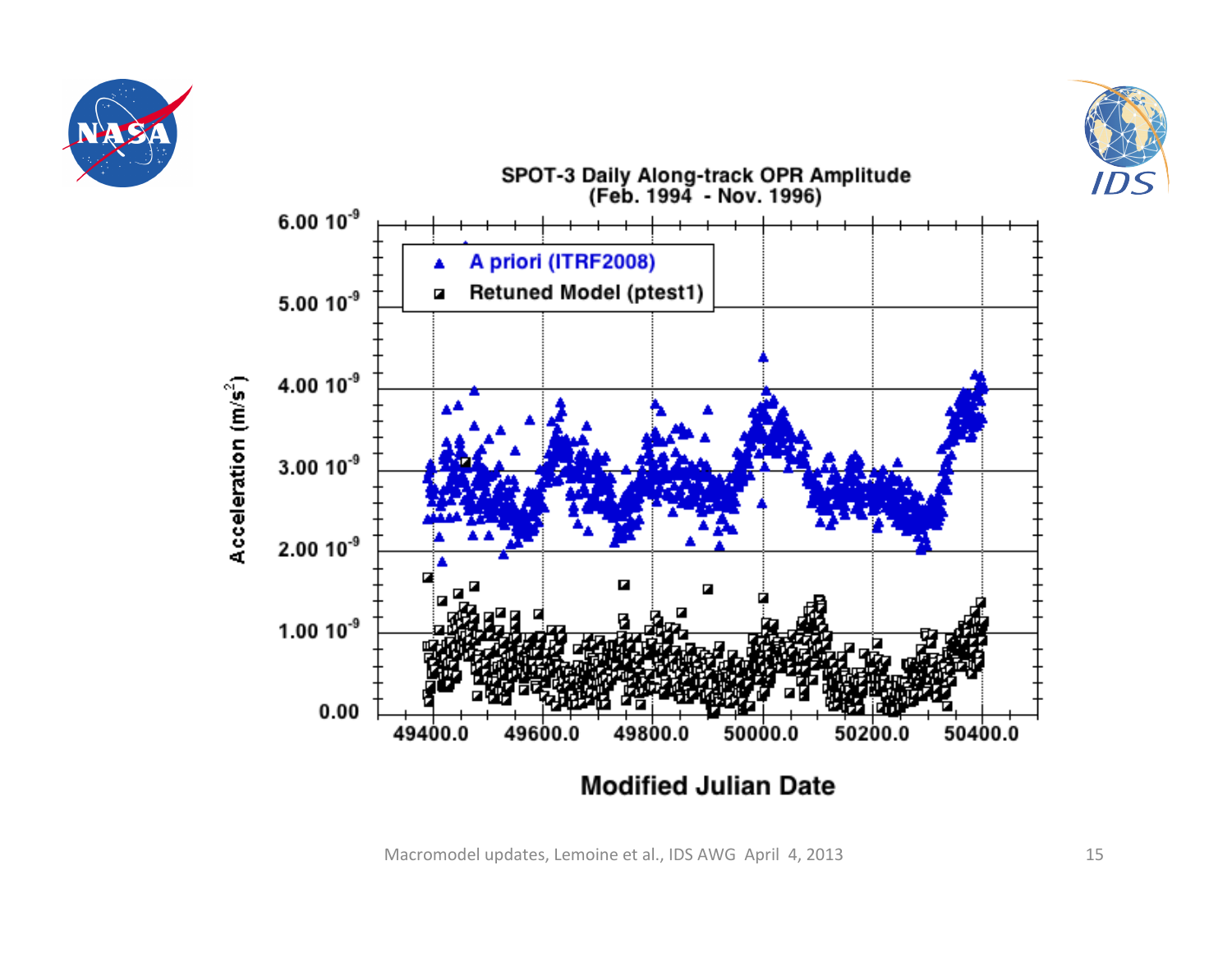



#### **SPOT-4 & SPOT-5:**

 **• Based on opr's, Retuning of macromodel does not seem to be necessary;**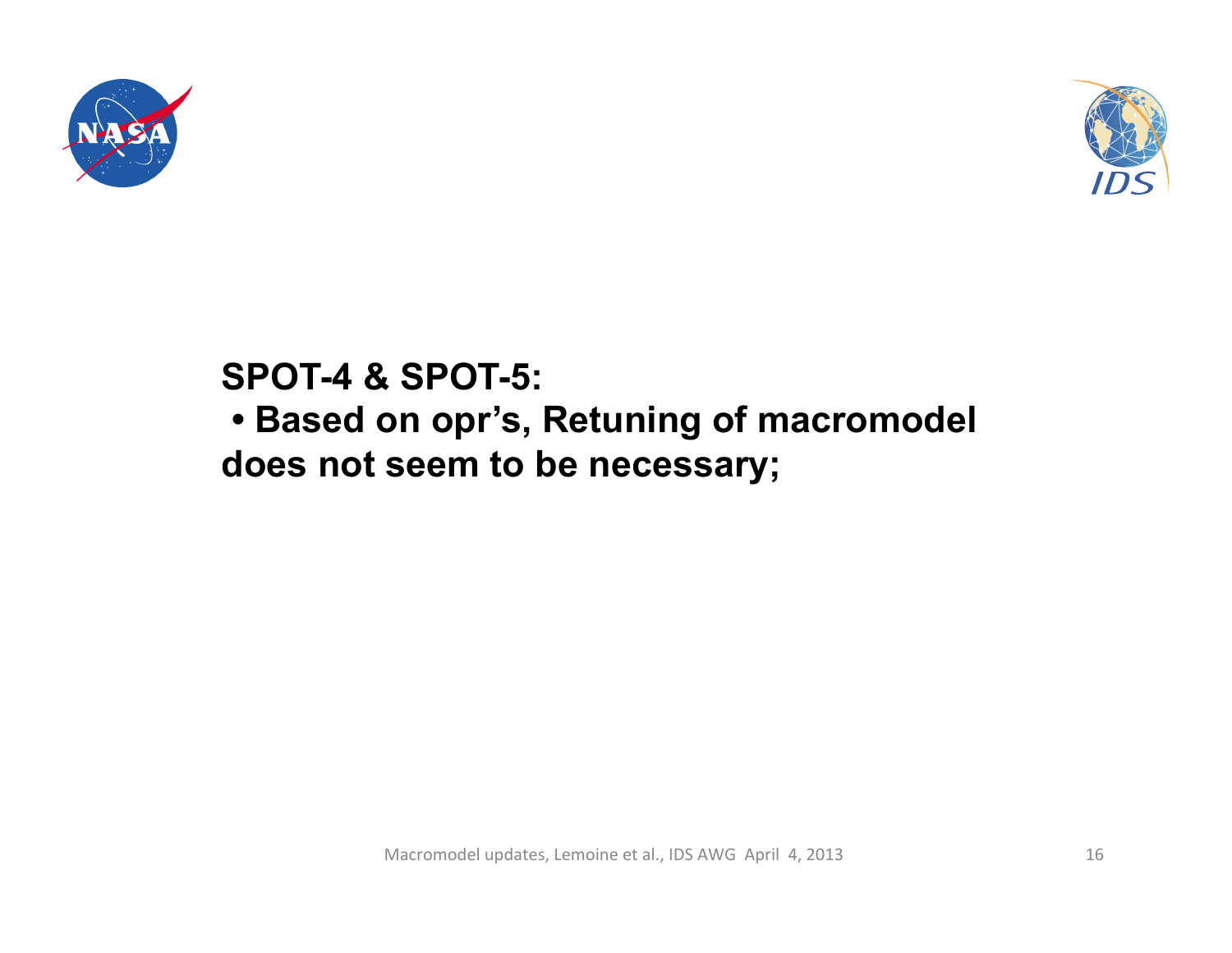

## **NASA GSFC SPOT-4 8-plate Macromodel**

**(**Le Bail et al., 2010**)** 



| <b>Panel</b>                                | <b>Unit Vector</b><br>(X, Y, Z)       | <b>Area</b><br>(m <sup>2</sup> ) | <b>Specular</b><br><b>Reflectivity</b> | <b>Diffuse</b><br><b>Reflectivity</b> |
|---------------------------------------------|---------------------------------------|----------------------------------|----------------------------------------|---------------------------------------|
| $+X$                                        | (1, 0, 0)                             | 3.5                              | 0.54                                   | 0.07                                  |
| $-X$                                        | $(-1,0,0)$                            | 3.5                              | 0.63                                   | 0.81                                  |
| $+Y$                                        | (0,1,0)                               | 7.7                              | 0.213                                  | 0.500                                 |
| $-Y$                                        | $(0,-1,0)$                            | 7.7                              | 0.560                                  | 0.380                                 |
| $+Z$                                        | (0,0,1)                               | 9.0                              | 0.47                                   | 0.11                                  |
| $-Z$                                        | $(0,0,-1)$                            | 9.0                              | 0.47                                   | 0.25                                  |
| Solar Array+<br>(SA+, towards Sun)          | (0.08715507,<br>$-0.99619500$         | 24.8                             | 0.342                                  | 0.150                                 |
| <b>Solar Array-</b><br>(SA-, away from Sun) | <u>(-0.08715507,</u><br>$+0.99619500$ | 24.8                             | 0.240                                  | 0.240                                 |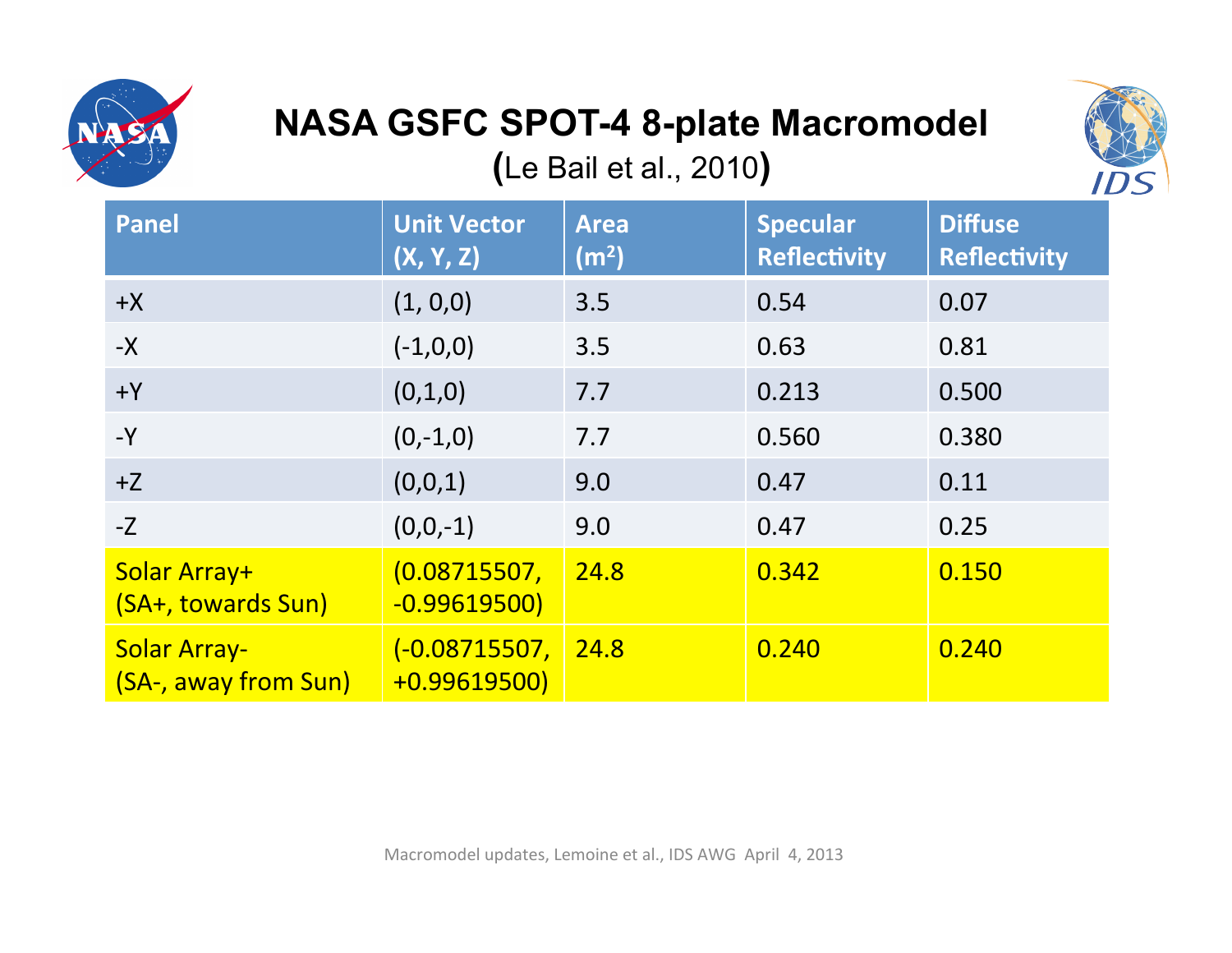

## **NASA GSFC SPOT-5 8-plate Macromodel**

**(**Le Bail et al., 2010**)** 



| <b>Panel</b>                                | <b>Unit Vector</b><br>(X, Y, Z) | <b>Area</b><br>(m <sup>2</sup> ) | <b>Specular</b><br><b>Reflectivity</b> | <b>Diffuse</b><br><b>Reflectivity</b> |
|---------------------------------------------|---------------------------------|----------------------------------|----------------------------------------|---------------------------------------|
| $+X$                                        | (1, 0, 0)                       | 7.21                             | 0.5255                                 | 0.261                                 |
| $-X$                                        | $(-1,0,0)$                      | 7.21                             | 0.161                                  | 0.051                                 |
| $+Y$                                        | (0,1,0)                         | 10.79                            | 0.475                                  | 0.368                                 |
| $-Y$                                        | $(0,-1,0)$                      | 10.79                            | 0.6731                                 | 0.366                                 |
| $+Z$                                        | (0,0,1)                         | 11.79                            | 0.370                                  | 0.201                                 |
| $-Z$                                        | $(0,0,-1)$                      | 11.79                            | 0.393                                  | 0.262                                 |
| Solar Array+<br>(SA+, towards Sun)          | (0.08715570,<br>$-0.99619500$   | 24.795                           | 0.1676                                 | 0.150                                 |
| <b>Solar Array-</b><br>(SA-, away from Sun) | (-0.08715570,<br>$+0.99619500$  | 24.795                           | 0.240                                  | 0.240                                 |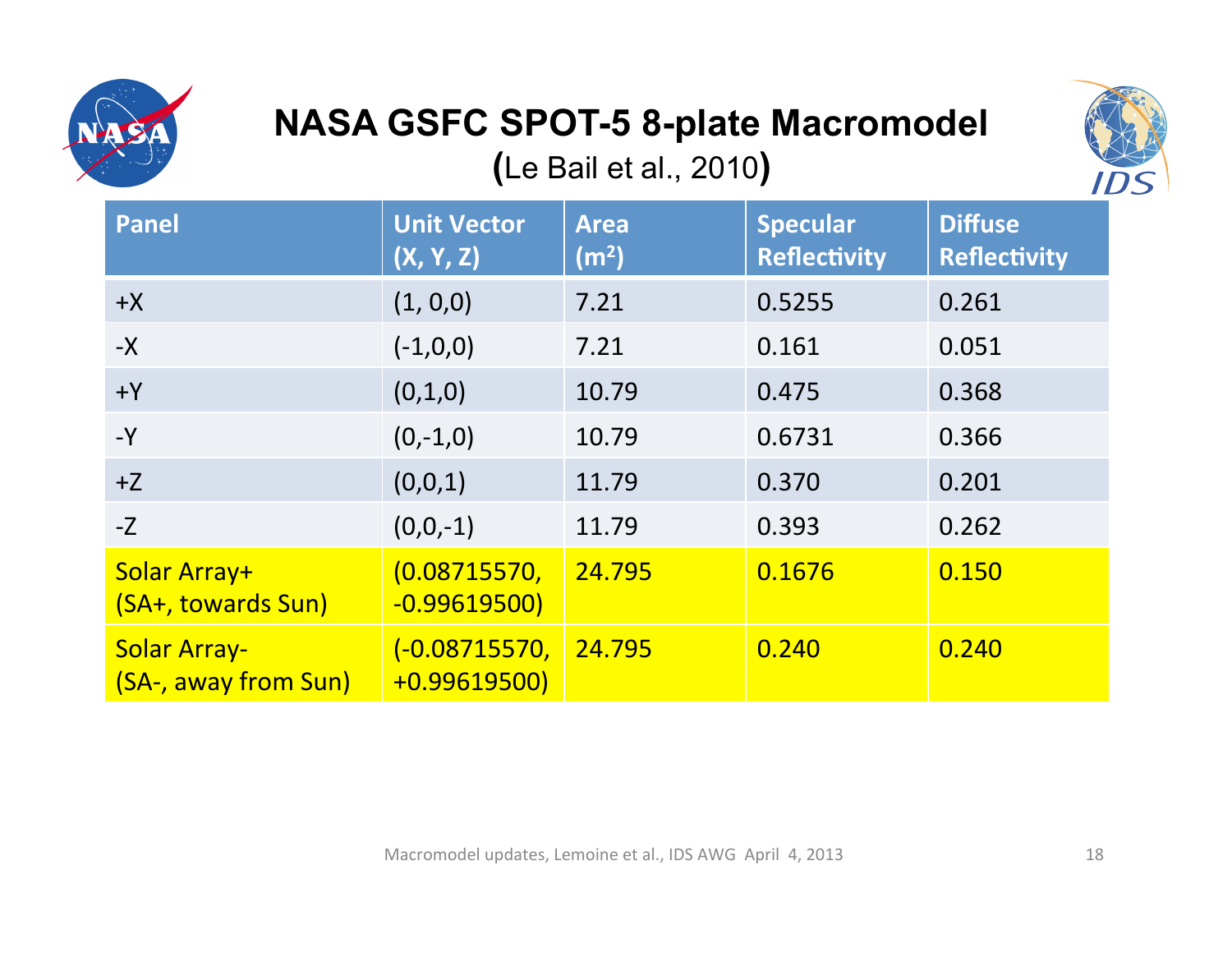

# **ENVISAT Daily OPR Along-track Acc. Summary**

(units of 1.0e-9 m/s2, Jan 2004 to October 2005)



| <b>Test</b>      | <b>Nplates</b> | <b>UCL</b><br>model<br>applied | <b>Along-track OPR</b><br><b>Ampl</b><br>$(1 x 10^{-9} m/s^2)$ |        | <b>Cross-track OPR</b><br><b>Amplitude</b><br>$(1 \times 10^{-9} \text{ m/s}^2)$ |        | cr      |
|------------------|----------------|--------------------------------|----------------------------------------------------------------|--------|----------------------------------------------------------------------------------|--------|---------|
| <b>Satellite</b> |                |                                | Avg.                                                           | Median | Avg                                                                              | Median |         |
| A priori         | 10             | Y                              | 10.29                                                          | 9.98   | 2.573                                                                            | 2.204  | 1.00    |
| mod              | 10             | Y                              | 1.517                                                          | 1.418  | 1.980                                                                            | 1.661  | 1.00    |
| mod noucl        | 10             | N                              | 0.897                                                          | 0.847  | 2.160                                                                            | 1.859  | 1.00    |
| Ucltst1*         | 10             | Y                              | 1.096                                                          | 1.032  | 1.946                                                                            | 1.629  | 1.00    |
| Ucltst1 cr*      | 10             | Y                              | 1.076                                                          | 1.007  | 1.945                                                                            | 1.622  | 1.00417 |
| cnesmod          | 8              | Y                              | 1.571                                                          | 1.475  | 1.958                                                                            | 1.633  | 1.00    |
| cnesmod noucl    | 8              | N                              | 1.337                                                          | 1.265  | 2.119                                                                            | 1.796  | 1.00    |

Conclusions: (1) 10 -plate macromodel (includes SAR-array) slightly lower opr 'residuals' than 8-plate (CNES) model; (2) UCL-model improves after application of correction in surface area for thermal re-radiation of solar array.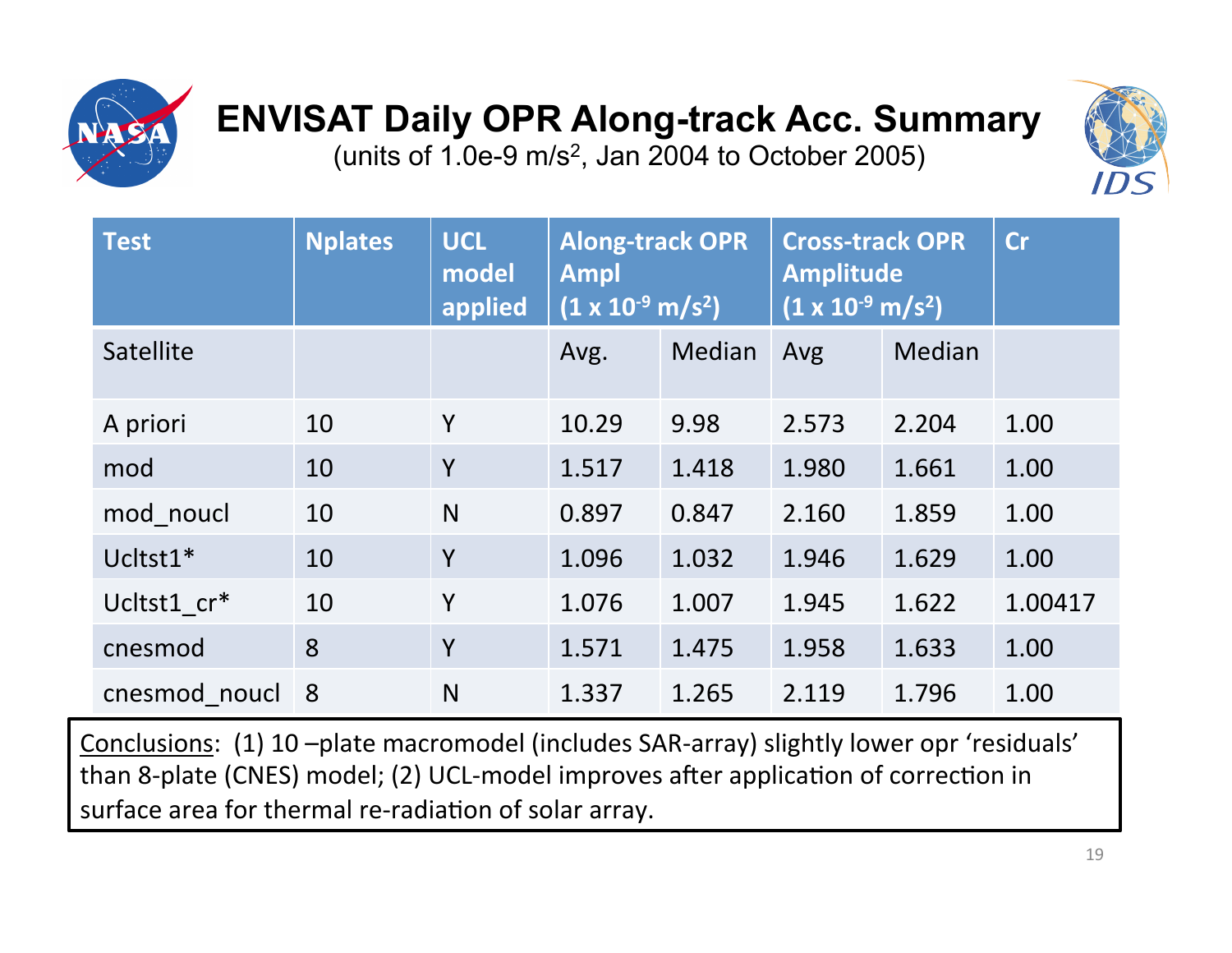

### **Envisat 10-plate Macromodel**

**(**IDS website … Heritage = ? **)** 



| <b>Panel</b>                                   | <b>Unit Vector</b><br>(X, Y, Z)    | <b>Area</b><br>(m <sup>2</sup> ) | <b>Specular</b><br><b>Reflectivity</b> | <b>Diffuse</b><br><b>Reflectivity</b>                        |
|------------------------------------------------|------------------------------------|----------------------------------|----------------------------------------|--------------------------------------------------------------|
| $+X$                                           | (1, 0, 0)                          | 9.73                             | 0.1800                                 | 0.767                                                        |
| $-X$                                           | $(-1,0,0)$                         | 9.73                             | 0.110                                  | 0.591                                                        |
| $+Y$                                           | (0,1,0)                            | 22.92                            | 0.187                                  | 0.320                                                        |
| $-Y$                                           | $(0,-1,0)$                         | 22.92                            | 0.187                                  | 0.303                                                        |
| $+Z$                                           | (0,0,1)                            | 26.24                            | 0.208                                  | 0.420                                                        |
| $-Z$                                           | $(0,0,-1)$                         | 26.24                            | 0.189                                  | 0.362                                                        |
| SAR+                                           | $(-0.439, 0)$<br>$-0.898$          | 13.40                            | 0.018                                  | 0.053                                                        |
| SAR-                                           | (0.439, 0, 0.00)<br>0.898)         | 13.40                            | 0.027                                  | 0.029                                                        |
| Solar Array+<br>(SA+, towards Sun)             | (0.374606593,<br>$-0.92718385, 0)$ | 71.119                           | 0.208                                  | 0.052                                                        |
| <b>Solar Array-</b><br>(SA-, away from<br>Sun) | $(-0.374606593,$<br>0.92718385,0)  | 71.119                           | 0.112                                  | 0.448<br>Solar array unit vectors represent 22° pitch offset |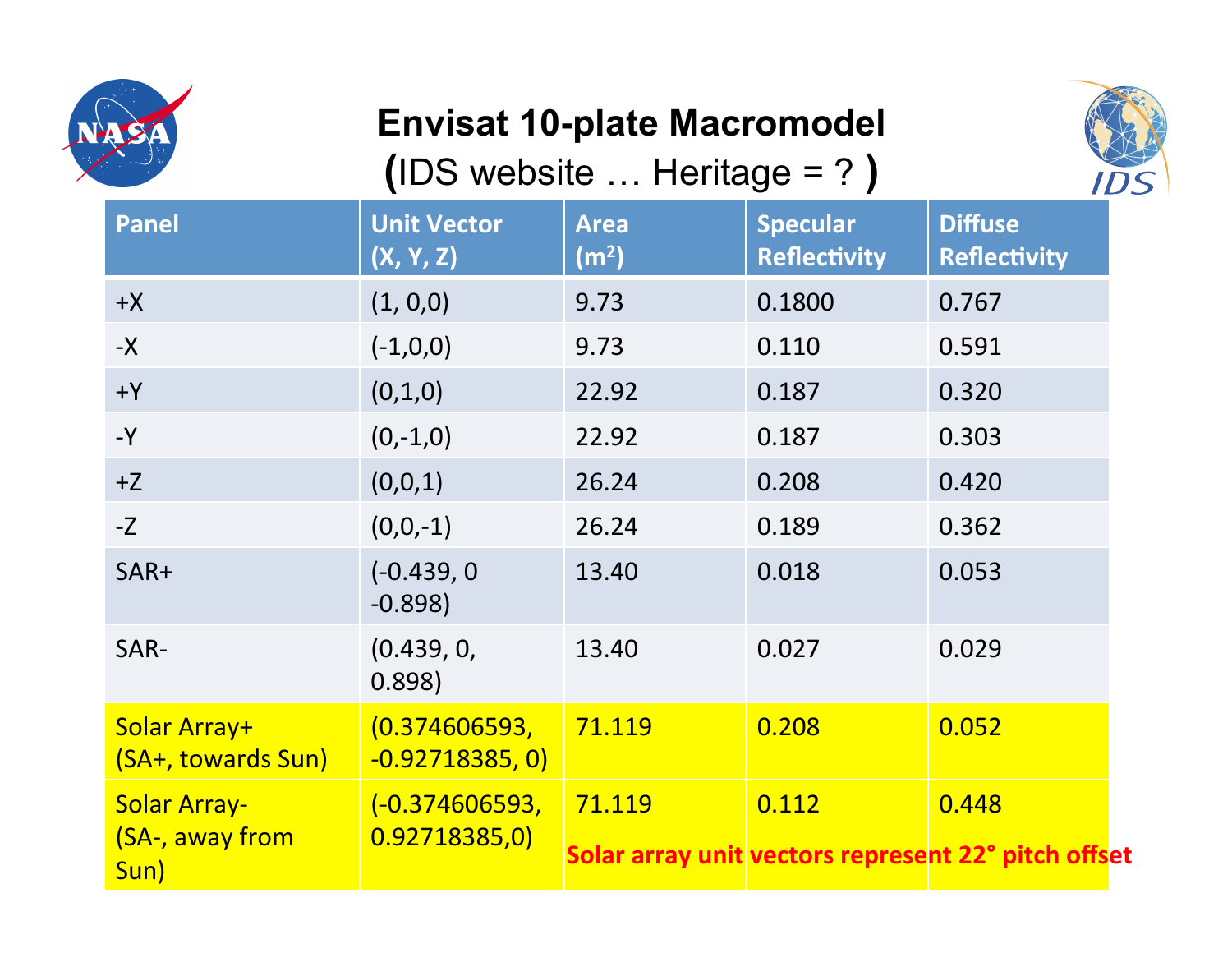

### **Envisat 8-plate Macromodel**

**(**CNES Document; Cerri & Ferrage, April 2011**)** 



| <b>Panel</b>                           | <b>Unit Vector</b><br>(X, Y, Z)   | <b>Area</b><br>(m <sup>2</sup> ) | <b>Specular</b><br><b>Reflectivity</b>              | <b>Diffuse</b><br><b>Reflectivity</b> |
|----------------------------------------|-----------------------------------|----------------------------------|-----------------------------------------------------|---------------------------------------|
| $+X$                                   | (1, 0, 0)                         | 15.64                            | 0.177                                               | 0.451                                 |
| $-X$                                   | $(-1,0,0)$                        | 15.64                            | 0.098                                               | 0.434                                 |
| $+Y$                                   | (0,1,0)                           | 22.92                            | 0.146                                               | 0.459                                 |
| $-Y$                                   | $(0,-1,0)$                        | 22.92                            | 0.146                                               | 0.442                                 |
| $+Z$                                   | (0,0,1)                           | 38.26                            | 0.184                                               | 0.264                                 |
| $-Z$                                   | $(0,0,-1)$                        | 38.26                            | 0.163                                               | 0.274                                 |
| Solar Array+<br>(SA+, towards Sun)     | (0.374606593,<br>$-0.92718385, 0$ | 71.119                           | 0.208                                               | 0.052                                 |
| <b>Solar Array-</b><br>(SA-, away from | (-0.374606593,<br>0.92718385,0)   | 71.119                           | 0.112                                               | 0.448                                 |
| Sun)                                   |                                   |                                  | Solar array unit vectors represent 22° pitch offset |                                       |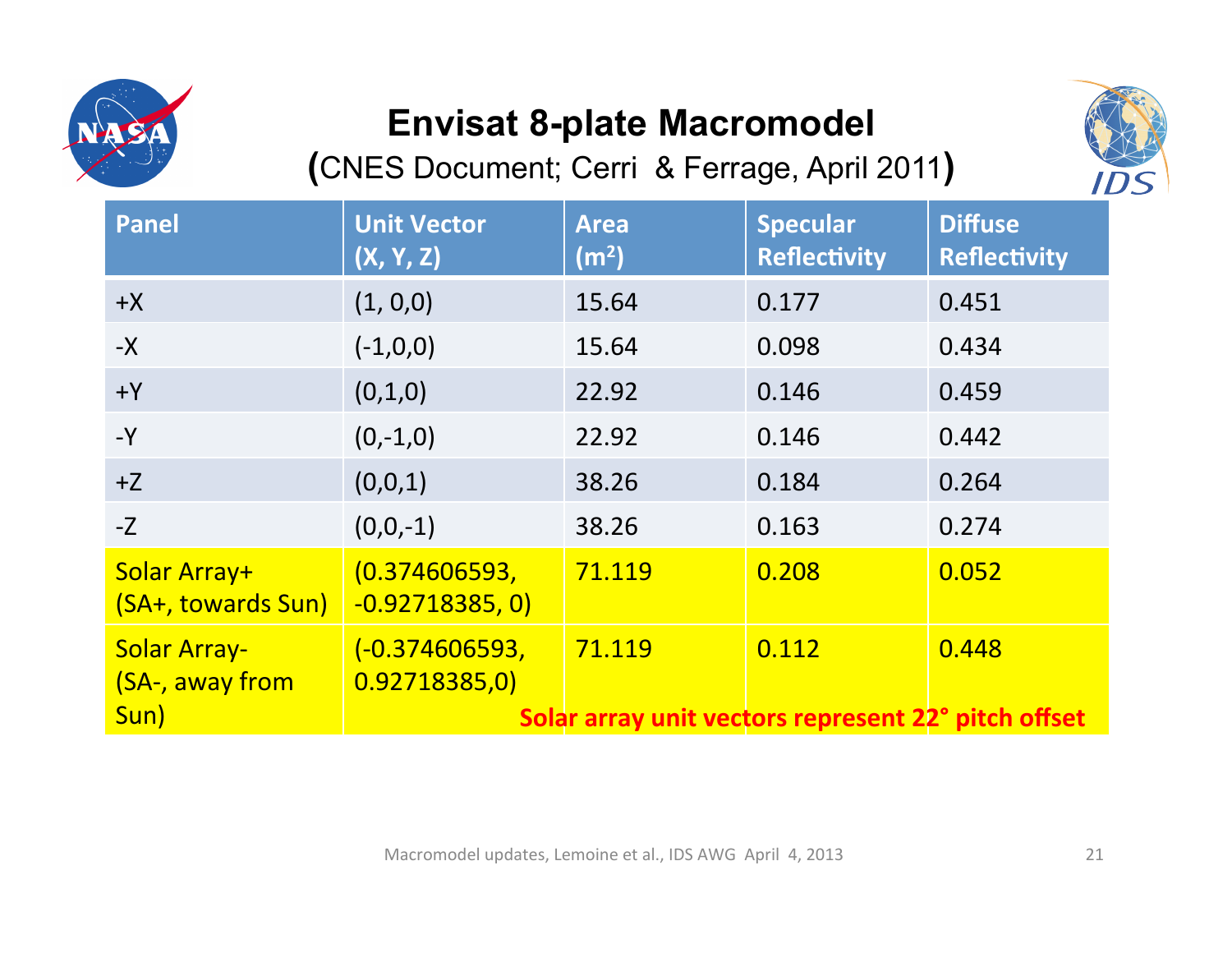

#### **Cross-track accelerations (examples)**





- 1. Macromodel tuning generally does not seem to diminish the residual crosstrack accelerations.
- The cross-track acceleration for the most part appears more stochastic.
- 3. Do the data allow the cross-track OPR/day necessarily to be resolved?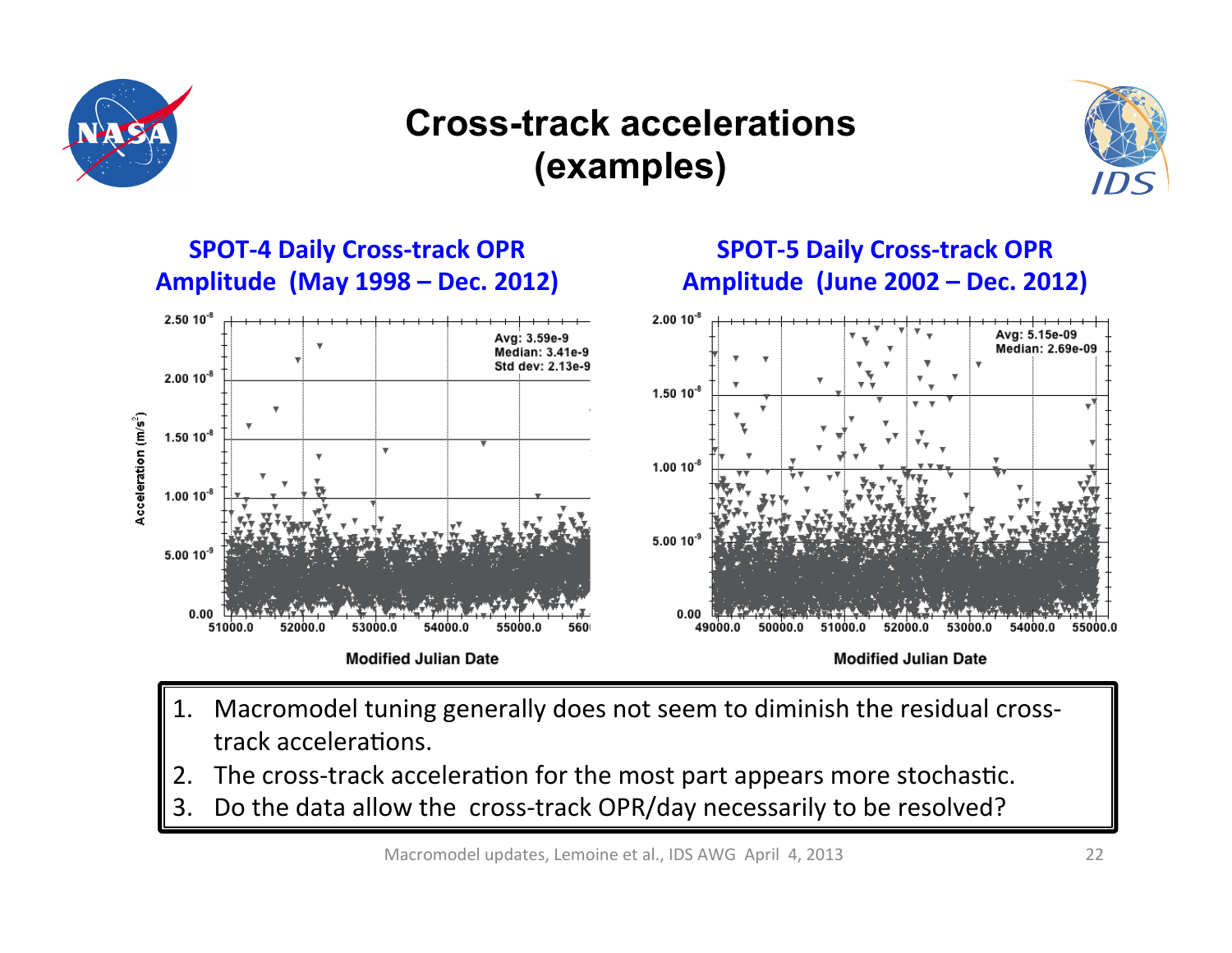

#### **Cross-track accelerations (**Unmodelled signal?**)**



- 1. Adjust cross-track opr/arc instead of opr/day (SPOT-4)
- 2. No change to along-track opr/day, parameterization